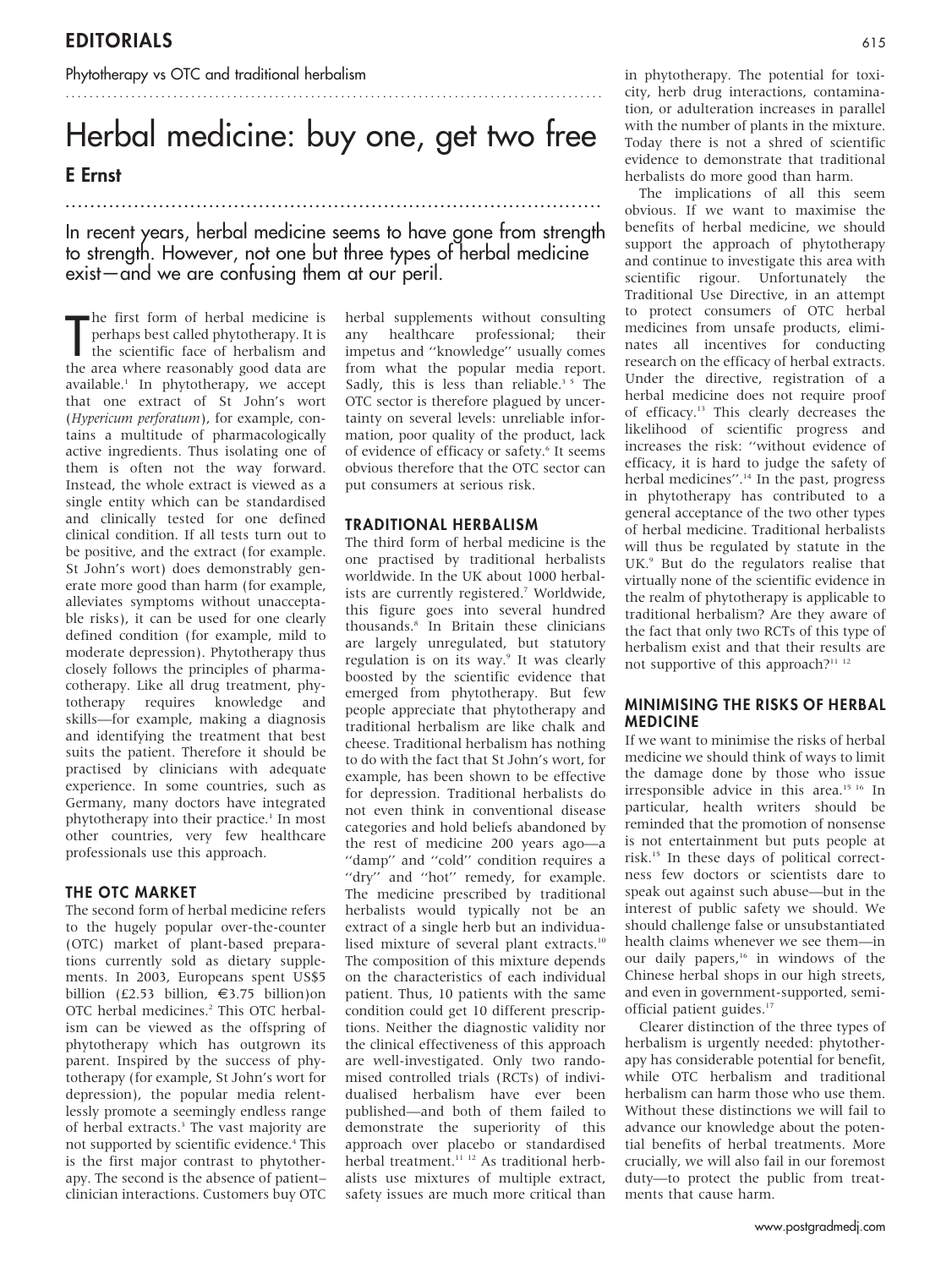Postgrad Med J 2007;83:615-616. doi: 10.1136/pgmj.2007.060780

Correspondence to: Professor Edzard Ernst, Peninsula Medical School, Universities of Exeter & Plymouth, 25 Victoria Park Road, Exeter EX2 4NT UK; Edzard.Ernst@pms.ac.uk

Competing interests: None declared

#### REFERENCES

- 1 Schulz V, Hänsel R, Tyler VE. Rational phytotherapy. A physician's guide to herbal medicine, 4th ed. Berlin: Springer-Verlag, 2001.
- 2 De Smet PAGM. Herbal medicine in Europe relaxing regulatory standards. N Engl J Med 2005;352:1176–8.
- 3 Ernst E. Media and complementary medicine. Pharm J 2005;274:21.
- 4 Ernst E, Pittler MH, Wider B, et al. The desktop guide to complementary and alternative

medicine, 2nd ed. Edinburgh: Elsevier Mosby, 2006.

- 5 Milazzo S, Ernst E. Newspaper coverage of complementary and alternative therapies for cancer-UK 2002-2004. Support Care Cancer. 2006;May 16: doi 10, 1007/s00520-006-0068-z- [Epub ahead of print]..
- 6 Marcus DM. Groman AE. Botanical medicines the need for new regulations. N Engl J Med 2002;347:2073–6.
- 7 Mills S. Budd S. Professional organisation of complementary and alternative medicine in the United Kingdom 2000. A second report to the Department of Health. Exeter: Centre for Complementary Health Studies, University of Exeter, 2000.
- 8 Bodeker G, Ong CK, Grundy C, et al. WHO global atlas of traditional, complementary and alternative medicine. Kobe, Japan: World Health Organization Centre for Health Development, 2005.
- 9 Day M. Mapping the alternative. BMJ 2007;334:929–31.
- 10 Casey MG, Adams J, Sibbritt D. An examination of the prescription and dispensing of medicine by

Western herbal therapists: a national survey in Australia. Compl Ther Med 2007;15:13–20.

- 11 Bensoussan A, Talley NJ, Hing M, et al. Treatment of irritable bowel syndrome with Chinese herbal medicine: a randomized controlled trial. JAMA 1998;280:1585–9.
- 12 Mok TSK, Yeo W, Johnson PJ, et al. A double-blind placebo-controlled randomised study of Chinese herbal medicine as complementary therapy for reduction of chemotherapy-induced toxicity. Ann Oncol. 2007;Advanced access: doi 10, 1093/ annonc/mdl465.
- 13 **Dawson W**. Herbal medicines and the EU directive. J R Coll Physicians Edinb 2005;35:25-7.
- 14 Ferner RE. Beard K. Regulating herbal medicines in the UK. BMJ 2007;331:63–4.
- 15 Ernst E. Popular health advice. Entertainment or risk factor? Br J Gen Pract 2007;57:415–6.
- 16 Ernst E. Snake-oil traders. Sceptical Inquirer 2007;31:17–8.
- 17 The Prince of Wales's Foundation for Integrated **Health**. Complementary healthcare: a guide tor<br>patients, 2005; www.fih.org.uk.

digits). Referrals with these diagnoses constituted 39% of the total in district referrals to a hand unit at the 2000 audit.

Primary care

# ............................................................... ...........................

# A proposal justifying an alternative referral practice from primary care for three common hand surgery diagnoses

# Frank D Burke, Mary J Bradley

A hand therapy primary care clinic offering advice on task modification at work and in the home and the use of splints was found to almost halve referrals of carpal tunnel syndrome from a single primary care trust. Dorsal ganglion aspiration and steroid injection for trigger digits can also be safely performed in primary care, further reducing the need for hospital care.

............................................................... .......................

**W**ildin and others<sup>1</sup> compared hand<br>and identified a 36% increase in<br>closive referrels between 1980/00 and surgery activity from two audits and identified a 36% increase in elective referrals between 1989/90 and 2000 (table 1). In such circumstances there is a need to optimise treatment in a

primary care setting to ensure referral is limited to those patients needing treatments, which require hospital facilities or expertise. Three elective hand surgery conditions are reviewed (carpal tunnel syndrome, ganglia, and triggering of

|                                                | Per 100000 population per year |      |            |  |
|------------------------------------------------|--------------------------------|------|------------|--|
|                                                | 1989/90                        | 2000 | $%$ change |  |
| Carpal tunnel syndrome                         | 59.7                           | 112  | $+88$      |  |
| Ganglion (wrist and finger)                    | 43.9                           | 55   | $+2.5$     |  |
| Pains, sprains, DeQuervain's and tenosynovitis | 25.6                           | 36   | $+41$      |  |
| Osteoarthritis                                 | 127                            | 34   | $+268$     |  |
| Dupuytren disease                              | 32.5                           | 33   | $+1.5$     |  |
| Trigger finger or thumb                        | 24.2                           | 28   | $+16$      |  |
| Swellings                                      | 14.6                           | 24   | $+64$      |  |
| Ulnar neuritis                                 | 11.9                           | 19   | $+60$      |  |
| Rheumatoid arthritis                           | 8.8                            | 8    | $-9$       |  |
| Congenital hand conditions                     | 3.5                            | 6    | $+71$      |  |

## EASE OF DIAGNOSIS

Diagnostic difficulty in primary care is a common reason for referral to hospital. If more comprehensive treatment is to be offered in primary care for the three common hand conditions, diagnosis by a general practitioner (GP) without undue difficulty must be possible in most cases. As part of the 2000 audit, all local GPs were asked: ''How difficult was it to diagnose carpal tunnel syndrome, triggering and ganglia?'' The results from 201 GPs are shown in table 2. Triggering and ganglia were not considered to present much of a diagnostic dilemma, with carpal tunnel syndrome proving somewhat more difficult for a quarter of respondents. The three conditions are, in the main, readily diagnosable in primary care.

#### CARPAL TUNNEL SYNDROME

Referrals from primary care with a diagnosis of carpal tunnel syndrome have almost doubled over a decade from 59.7 per 100 000 of population per year in 1989/90 to 112 per 100 000 of population per year in 2000 (an 88% increase). It is the most common diagnosis referred to the unit. Burke and colleagues<sup>2</sup> in a literature review identified that there are modalities of treatment available in a primary care setting which may be helpful in controlling mild or moderate cases, for the short to middle term at least. These modalities include advice on task modification in the home and at work, posture and exercises, splints, and nerve and tendon gliding exercises. The questionnaire to GPs indicated that only a minority currently employ any of these techniques before referral.